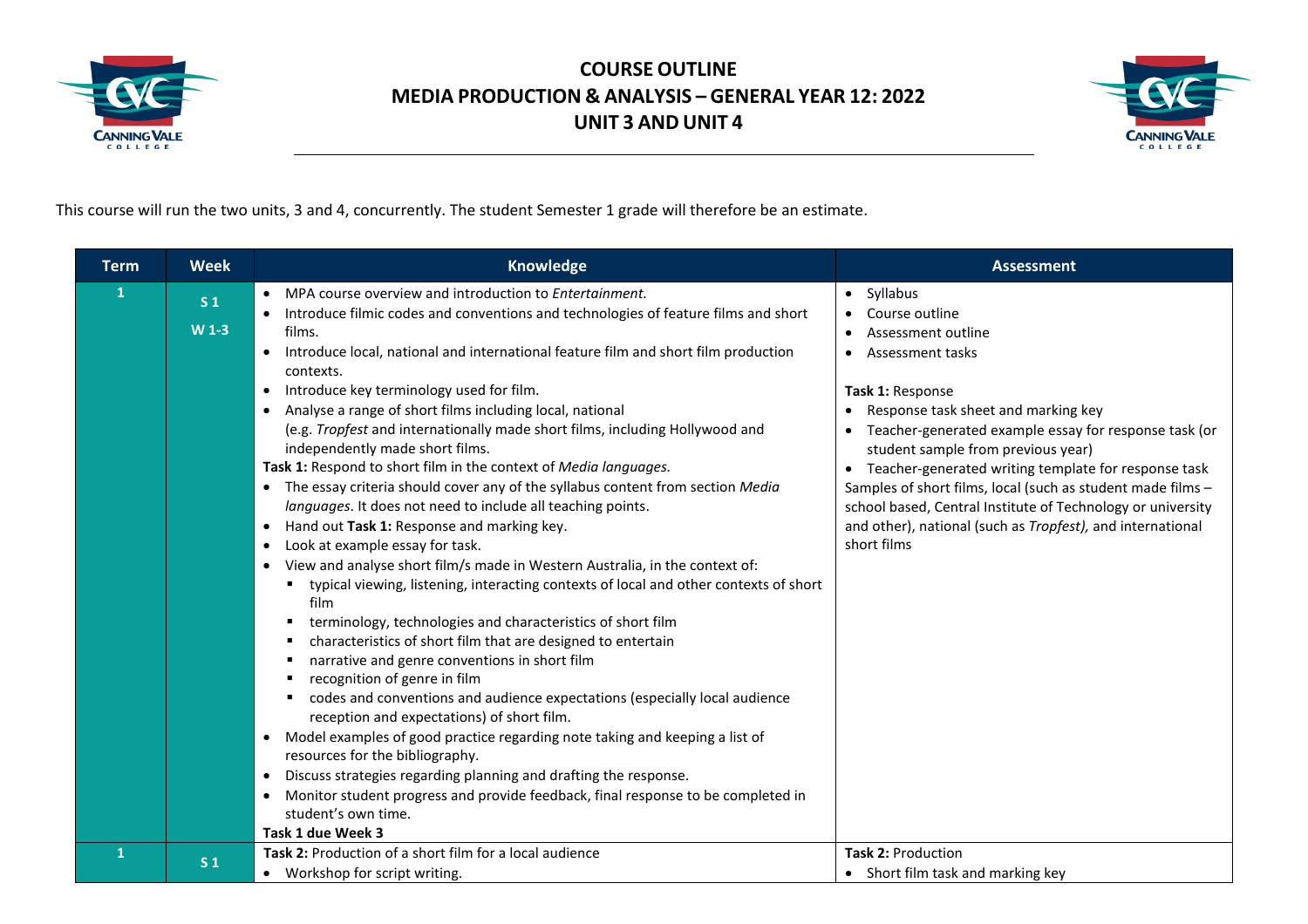



|              | W 4-10                   | Workshop for storyboarding. This may be hand drawn or using a storyboarding<br>$\bullet$<br>program.                                                                                                                                                                                                                                                                                                                                                                                                                                                                                                                                                                                                                                                                                                                                                                                                                                            | Short film script example/s<br>$\bullet$<br>Storyboard of short film example/s                                                                                                                                                                                                                                                                                                                                                                                                                                                                                                                                                      |
|--------------|--------------------------|-------------------------------------------------------------------------------------------------------------------------------------------------------------------------------------------------------------------------------------------------------------------------------------------------------------------------------------------------------------------------------------------------------------------------------------------------------------------------------------------------------------------------------------------------------------------------------------------------------------------------------------------------------------------------------------------------------------------------------------------------------------------------------------------------------------------------------------------------------------------------------------------------------------------------------------------------|-------------------------------------------------------------------------------------------------------------------------------------------------------------------------------------------------------------------------------------------------------------------------------------------------------------------------------------------------------------------------------------------------------------------------------------------------------------------------------------------------------------------------------------------------------------------------------------------------------------------------------------|
|              |                          | Discuss criteria of Task 2: Production of a short film for a local audience.                                                                                                                                                                                                                                                                                                                                                                                                                                                                                                                                                                                                                                                                                                                                                                                                                                                                    |                                                                                                                                                                                                                                                                                                                                                                                                                                                                                                                                                                                                                                     |
| $\mathbf{1}$ | S <sub>1</sub><br>W 4-10 | Complete concept draft/s, script/s, storyboards/s, monitoring student progress.<br>$\bullet$<br>Ensure feedback is given and encourage changes to ensure the criteria of the task are<br>being addressed<br>Ensure the production journal is kept up-to-date and includes:<br>$\bullet$<br>the application of team skills (including active listening, making decisions, goal<br>setting, time management and fulfillment of individual production<br>responsibilities)<br>periodic and end-point reflections of the production process, evaluating strengths<br>and weaknesses<br>a description of how safe procedures have been applied when using technologies<br>and resources<br>provide guided scaffolding in this process, such as focus questions, the use of self-<br>evaluation graphs, templates and worksheets.<br>Finalise production in an appropriate format and submit by the due date with<br>$\bullet$<br>production journal. | Samples of local short films, local (such as student made<br>films - school based, Central Institute of Technology or<br>university and other)<br>Self-evaluation templates and worksheets<br>$\bullet$<br>Optional - storyboarding computer software or tablet<br>applications, alternatively there may be this facility<br>within the school's existing video editing software, such<br>as Adobe Premiere Pro<br>Resource examples: AV recording devices - digital<br>camcorder, tripods and dollies, storage media,<br>batteries, lighting kits, chroma screen, editing software<br>and computers<br>Student production journals |
|              |                          | Students should be mindful of the marketing campaign task in Week 10 based on this<br>$\bullet$<br>film. It may be useful to take high quality production stills that may be used for<br>promotional print materials for their marketing campaign, and cataloguing suitable<br>video footage to be used in a film trailer.<br>Task 2 due Week 10                                                                                                                                                                                                                                                                                                                                                                                                                                                                                                                                                                                                |                                                                                                                                                                                                                                                                                                                                                                                                                                                                                                                                                                                                                                     |
| $\mathbf{1}$ | S <sub>1</sub>           | Task 3: Response to film in the context of Production.                                                                                                                                                                                                                                                                                                                                                                                                                                                                                                                                                                                                                                                                                                                                                                                                                                                                                          | Task 3: Response                                                                                                                                                                                                                                                                                                                                                                                                                                                                                                                                                                                                                    |
|              |                          | Hand out Task 3: Response and marking key.<br>$\bullet$                                                                                                                                                                                                                                                                                                                                                                                                                                                                                                                                                                                                                                                                                                                                                                                                                                                                                         | Response task sheet and marking key                                                                                                                                                                                                                                                                                                                                                                                                                                                                                                                                                                                                 |
|              | <b>W 5-7</b>             | The essay criteria should cover any of the syllabus content from Production. It does<br>$\bullet$                                                                                                                                                                                                                                                                                                                                                                                                                                                                                                                                                                                                                                                                                                                                                                                                                                               | Teacher-generated example essay for response task (or                                                                                                                                                                                                                                                                                                                                                                                                                                                                                                                                                                               |
|              |                          | not need to include all the teaching points.<br>Look at example essay for task:<br>$\bullet$                                                                                                                                                                                                                                                                                                                                                                                                                                                                                                                                                                                                                                                                                                                                                                                                                                                    | student sample from previous year)<br>Media production resources:                                                                                                                                                                                                                                                                                                                                                                                                                                                                                                                                                                   |
|              |                          | view, analyse, compare and contrast commercial (such as Hollywood blockbuster)<br>film with non-commercial<br>(such as independent) film<br>analyse these film examples, in the context of:<br>budgets<br>$\circ$<br>production costs<br>targeting mainstream audiences                                                                                                                                                                                                                                                                                                                                                                                                                                                                                                                                                                                                                                                                         | Australian Classification Board: www.classification.gov.au                                                                                                                                                                                                                                                                                                                                                                                                                                                                                                                                                                          |
|              |                          | marketing strategies to promote the films, including print and film trailers<br>$\circ$                                                                                                                                                                                                                                                                                                                                                                                                                                                                                                                                                                                                                                                                                                                                                                                                                                                         |                                                                                                                                                                                                                                                                                                                                                                                                                                                                                                                                                                                                                                     |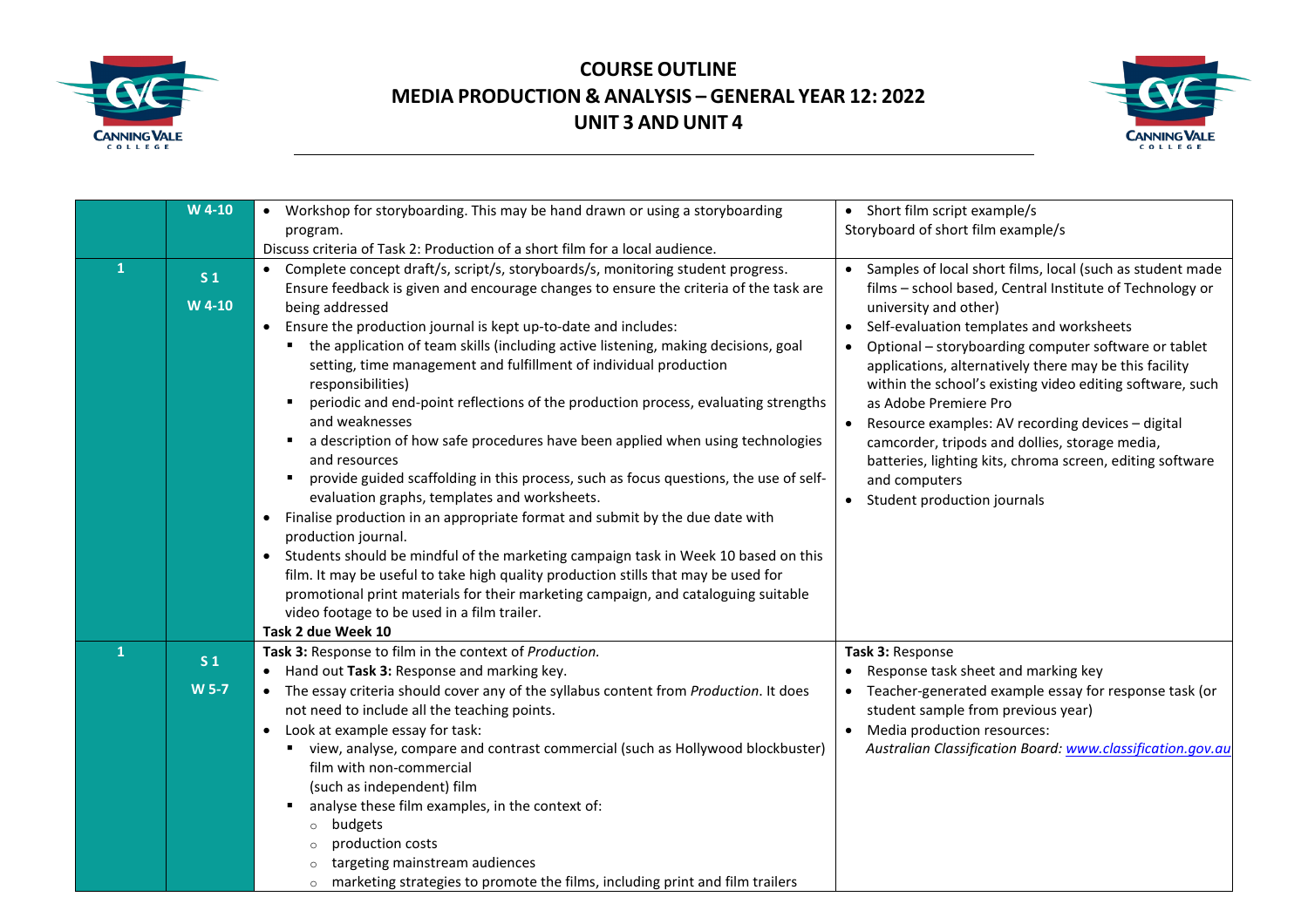



|         |                | film classification<br>$\circ$<br>other controls and constraints in the two types of film production<br>impact of changes in technology on film production.                                                                                                                                                                                                                                             |                                                                                                                                                                                                                                       |
|---------|----------------|---------------------------------------------------------------------------------------------------------------------------------------------------------------------------------------------------------------------------------------------------------------------------------------------------------------------------------------------------------------------------------------------------------|---------------------------------------------------------------------------------------------------------------------------------------------------------------------------------------------------------------------------------------|
|         |                |                                                                                                                                                                                                                                                                                                                                                                                                         |                                                                                                                                                                                                                                       |
|         |                | students plan, research and draft the response.<br>٠                                                                                                                                                                                                                                                                                                                                                    |                                                                                                                                                                                                                                       |
|         |                | Monitor student progress and provide feedback, final response to be completed out<br>$\bullet$                                                                                                                                                                                                                                                                                                          |                                                                                                                                                                                                                                       |
|         |                | of class.                                                                                                                                                                                                                                                                                                                                                                                               |                                                                                                                                                                                                                                       |
|         |                | Task 3 due Week 7                                                                                                                                                                                                                                                                                                                                                                                       |                                                                                                                                                                                                                                       |
| $1 - 2$ | S <sub>1</sub> | Task 4: Production of a marketing campaign for the short film created in Task 2, for a<br>local audience. This must include at least one print promotion (such as a single film                                                                                                                                                                                                                         | <b>Task 4: Production</b><br>Production task sheet and marking key<br>$\bullet$                                                                                                                                                       |
|         | W 8-13         | poster or a series of film posters, or a series of 'café postcards').                                                                                                                                                                                                                                                                                                                                   | Sample marketing campaigns for analysis<br>$\bullet$                                                                                                                                                                                  |
|         |                | Hand out Task 4: Production and marking key.<br>Explore a range of print film marketing, for different audiences. Analyse the way the<br>codes and conventions are shaped by the audience and exhibition requirements (for<br>example, audiences have a greater exposure time to a film poster at bus stop, than a<br>billboard on the side of the road (relatively smaller engagement as the passenger | Resource examples: AV recording devices - digital<br>camcorder, tripods and dollies, storage media,<br>batteries, lighting kits, chroma screen, editing software<br>and computers, production journals<br>Colour printer<br>$\bullet$ |
|         |                | drives past the poster), therefore the text is shaped differently in both instances.<br>Consequently they position the audience and construct meaning in conventional<br>ways.<br>Explore a number of film trailers, focusing on narrative structure, codes and<br>$\bullet$                                                                                                                            |                                                                                                                                                                                                                                       |
|         |                | conventions.                                                                                                                                                                                                                                                                                                                                                                                            |                                                                                                                                                                                                                                       |
|         |                | Compare the production context of short film marketing and their own (student)<br>$\bullet$<br>production context.                                                                                                                                                                                                                                                                                      |                                                                                                                                                                                                                                       |
|         |                | Workshop codes and conventions specific to film trailers, such as authoritative voice<br>$\bullet$<br>over, length, aspects of genre and the way narrative is revealed to encourage<br>audiences to engage with the trailer.                                                                                                                                                                            |                                                                                                                                                                                                                                       |
|         |                | Development and application of production skills in terms of:<br>$\bullet$<br>cataloguing and sorting of images and footage from the film production for this<br>$\blacksquare$<br>marketing task                                                                                                                                                                                                       |                                                                                                                                                                                                                                       |
|         |                | awareness of safety when using technologies and resources<br>٠                                                                                                                                                                                                                                                                                                                                          |                                                                                                                                                                                                                                       |
|         |                | applying team skills, specific role responsibilities and setting timelines.                                                                                                                                                                                                                                                                                                                             |                                                                                                                                                                                                                                       |
|         |                | Complete draft/s, monitoring student progress. Ensure feedback is given and<br>$\bullet$                                                                                                                                                                                                                                                                                                                |                                                                                                                                                                                                                                       |
|         |                | encourage changes to ensure the criteria of the task are being addressed.                                                                                                                                                                                                                                                                                                                               |                                                                                                                                                                                                                                       |
|         |                | Ensure the production journal is kept up-to-date and includes:<br>$\bullet$                                                                                                                                                                                                                                                                                                                             |                                                                                                                                                                                                                                       |
|         |                | application of team skills (including active listening, making decisions, goal                                                                                                                                                                                                                                                                                                                          |                                                                                                                                                                                                                                       |
|         |                | setting, time management and fulfillment of individual production                                                                                                                                                                                                                                                                                                                                       |                                                                                                                                                                                                                                       |
|         |                | responsibilities)                                                                                                                                                                                                                                                                                                                                                                                       |                                                                                                                                                                                                                                       |
|         |                | periodic and end-point reflections of the production process, evaluating strengths<br>and weaknesses.                                                                                                                                                                                                                                                                                                   |                                                                                                                                                                                                                                       |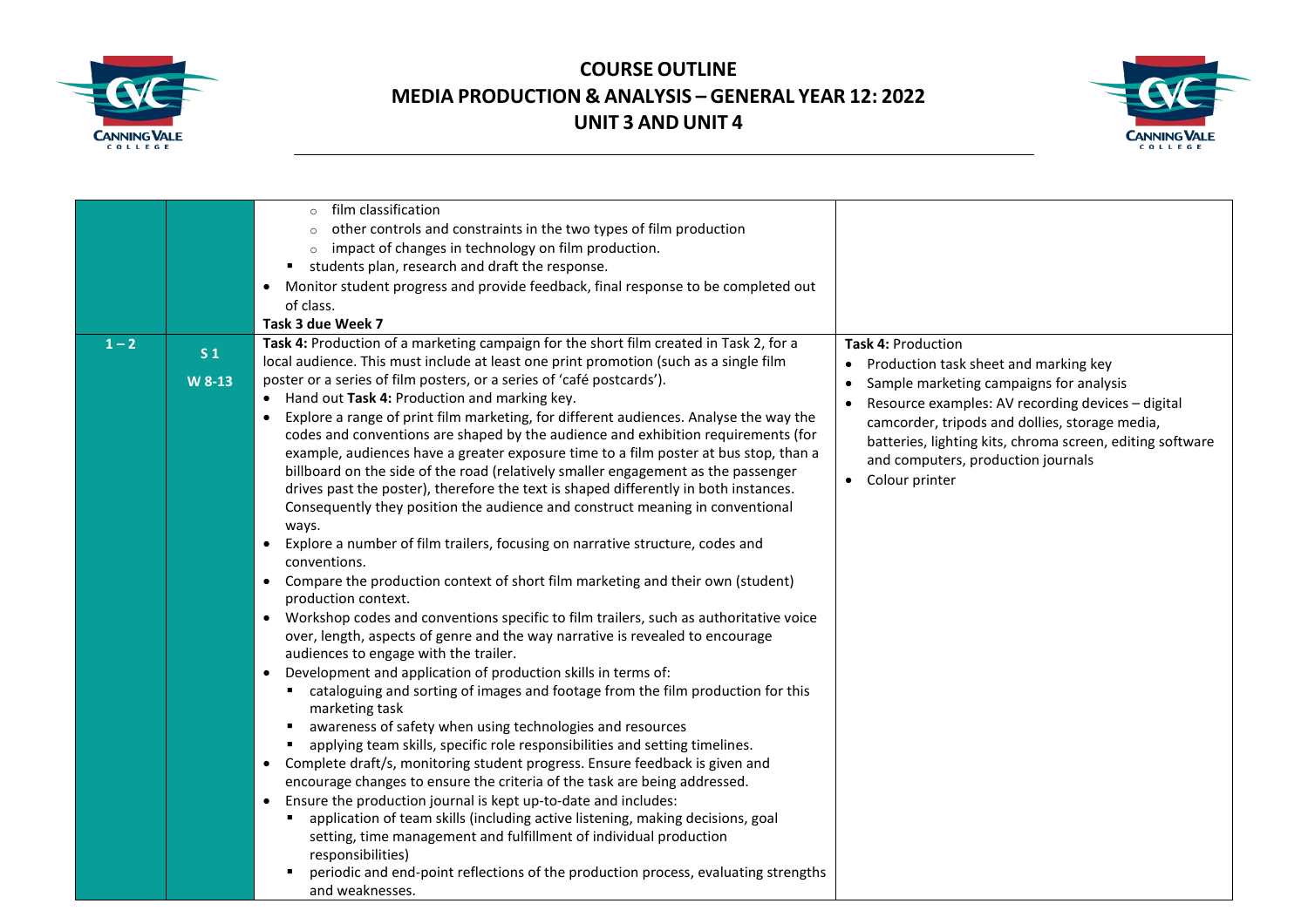



|                |                                   | Finalise production in an appropriate format and submit by the due date with<br>$\bullet$<br>production journal.<br>Task 4 due Week 13                                                                                                                                                                                                                                                                                                                                                                                                                                                                                                                                                                  |                                                                                                                                                                                                                                                                     |
|----------------|-----------------------------------|---------------------------------------------------------------------------------------------------------------------------------------------------------------------------------------------------------------------------------------------------------------------------------------------------------------------------------------------------------------------------------------------------------------------------------------------------------------------------------------------------------------------------------------------------------------------------------------------------------------------------------------------------------------------------------------------------------|---------------------------------------------------------------------------------------------------------------------------------------------------------------------------------------------------------------------------------------------------------------------|
| $1 - 2$        | S <sub>1</sub><br>W 9-12          | Analysis of mainstream commercial films in the context of Audience and Representation<br>• View and analyse mainstream commercial feature and/or short film in the context of:<br>stereotypical representations - why films use these representations<br>stars and celebrities - their social influence<br>how the purpose and context of a film can influence audience response<br>how values are depicted through genre and representations<br>identifying subcultures based on cultural background, experiences, interests and<br>occupations<br>trends in mainstream commercial film<br>the impact of changes in technology on commercial film.<br>Content to be tested in the externally set task. |                                                                                                                                                                                                                                                                     |
| $\overline{2}$ | S <sub>1</sub><br>W <sub>13</sub> | <b>School examination fortnight</b><br>Task 5: Externally set task (EST)<br>Students to complete task (unseen) under invigilated conditions, as stipulated by the<br>SCSA. Questions to be based on content from Unit 3.                                                                                                                                                                                                                                                                                                                                                                                                                                                                                | Copies of sample externally set task                                                                                                                                                                                                                                |
| $\overline{2}$ | S <sub>2</sub><br>$1 - 3$         | MPA course overview and introduction to Representation and Reality, the codes and<br>$\bullet$<br>conventions of reality TV programs and stereotypes, media codes and conventions of<br>television production and reality TV production.<br>Task 6: Response to reality TV programs in the context of Media languages and/or<br>Representation<br>Hand out Task 6: Response and marking key. The essay criteria should cover any of<br>$\bullet$<br>the syllabus content from sections Media languages and/or Representation. It does<br>not need to include all teaching points analysed.<br>• Look at example essay for task. As a class, view and analyse reality TV episodes                        | Syllabus<br>$\bullet$<br>Course outline<br>Assessment outline<br>$\bullet$<br>Assessment program<br>Task 6: Response<br>Task sheet and marking key<br>$\bullet$<br>Example essay for response task (teacher-generated or<br>$\bullet$<br>sample from prior student) |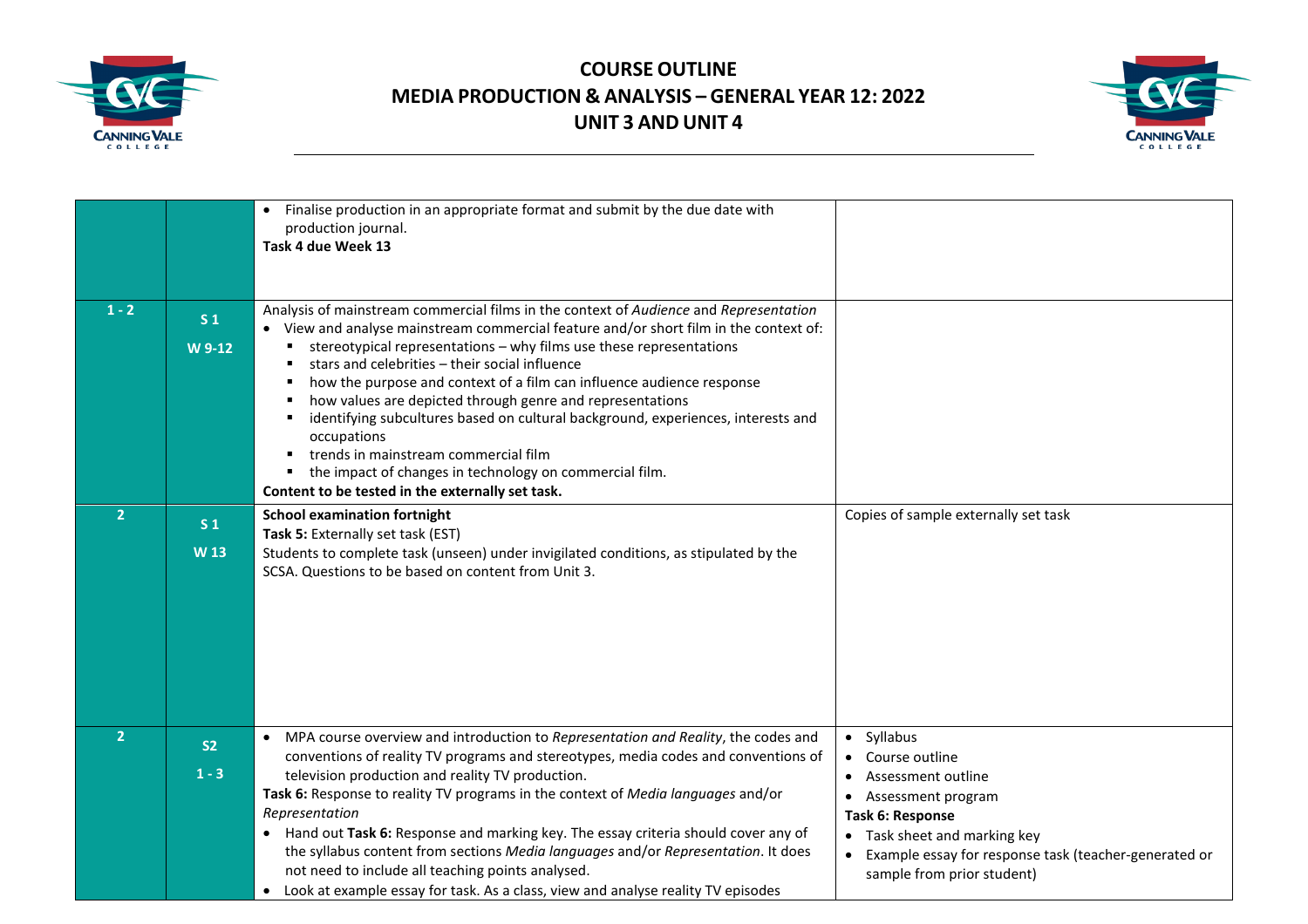



and/or segments in the context of: **Media languages** characteristics of reality TV in different times and contexts, including – the trends in reality TV production and the comparison of Australian programs to overseas programs codes and conventions used in the construction of realism narrative and genre and sub-genre conventions used in reality TV programs. **Representation** representations of people (including stereotypes, celebrities, and the ordinary person) in reality TV programs the representation of sub-cultures in reality TV programs, such as in reality programs shedding light on specific cultures and lifestyles, such as Irish and British Gypsy Travellers in *My Big Fat Gypsy Wedding* connotations associated with stereotypes and/or celebrities seen in reality TV programs. • Plan, research and draft the response. • Monitor student progress and provide feedback, final response to be completed in student's own time. **Task 6 due Week 3** • Samples of reality TV programs and or segments for analysis that demonstrate a range of subgenres: **documentary style or docu-series**, e.g. **soap-opera** such as *The only way is Essex;*  **celebrity** such as *Keeping up with the Kardashians;*  **professional activities** such as *Bondi Vet;* **lifestyle or sub-culture** such as *My Big Fat Gypsy Wedding;*  **court show** such as *Judge Judy;* **law enforcement documentaries** such as *Border Security* **competition/elimination**, e.g. *Big Brother*, *Dancing with the Stars*, *Survivor;*  **talent contests** such as *Australian Idol*, *So You Think You Can Dance;* **job-search** such as *America's Next Top Model, Masterchef;* **sports**, such as *The Club*  (based on AFL) **dating programs**, such as *The Bachelor, Beauty and the Geek* **hidden camera/amateur content**, such as *Australia's Funniest Home Videos, Gogglebox* **self-improvement/makeover/ renovation**, such as *Supernanny, The Biggest Loser, Snog Marry Avoid? Pimp my Ride, Rick's Restorations, The Block*  **supernatural** *Ghost Hunters*  **travel/aspirational**  *Jamie's Great Italian Escape [http://edictive.com/blog/reality-television-seven-reality](http://edictive.com/blog/reality-television-seven-reality-show-types/)[show-types/](http://edictive.com/blog/reality-television-seven-reality-show-types/)* Please note: there is no official list of reality TV sub-genre types, it is subjective in nature.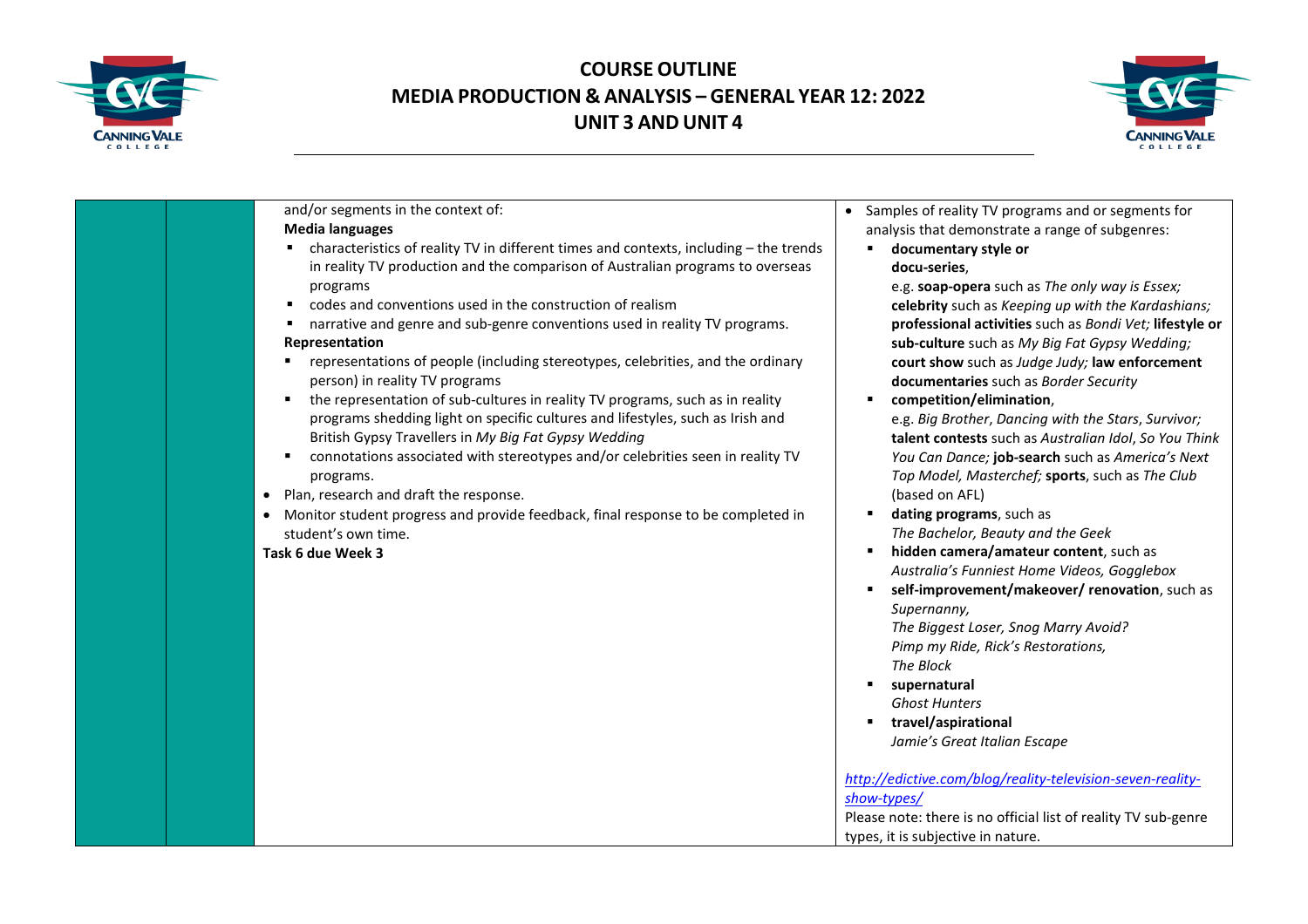



| $2 - 3$ |                         | Task 7: Production of a reality TV show segment that includes at least one                                                                                                                                                                                                                                                                                                                                                                                                                                                                                                                                                                                                                                                                                                                                                                                                                                                                                                                                                                                                                                                                                                                                                                                                                                                                                                                                                                                                                                                                                                                                                                                                                                   | <b>Task 7: Production</b>                                                                                                                                                                                                                                                                                                                                                                                                                                                                                                                                                                                                                                                                                                                                                                            |
|---------|-------------------------|--------------------------------------------------------------------------------------------------------------------------------------------------------------------------------------------------------------------------------------------------------------------------------------------------------------------------------------------------------------------------------------------------------------------------------------------------------------------------------------------------------------------------------------------------------------------------------------------------------------------------------------------------------------------------------------------------------------------------------------------------------------------------------------------------------------------------------------------------------------------------------------------------------------------------------------------------------------------------------------------------------------------------------------------------------------------------------------------------------------------------------------------------------------------------------------------------------------------------------------------------------------------------------------------------------------------------------------------------------------------------------------------------------------------------------------------------------------------------------------------------------------------------------------------------------------------------------------------------------------------------------------------------------------------------------------------------------------|------------------------------------------------------------------------------------------------------------------------------------------------------------------------------------------------------------------------------------------------------------------------------------------------------------------------------------------------------------------------------------------------------------------------------------------------------------------------------------------------------------------------------------------------------------------------------------------------------------------------------------------------------------------------------------------------------------------------------------------------------------------------------------------------------|
|         |                         | stereotypical character.                                                                                                                                                                                                                                                                                                                                                                                                                                                                                                                                                                                                                                                                                                                                                                                                                                                                                                                                                                                                                                                                                                                                                                                                                                                                                                                                                                                                                                                                                                                                                                                                                                                                                     | • Task sheets for both                                                                                                                                                                                                                                                                                                                                                                                                                                                                                                                                                                                                                                                                                                                                                                               |
|         | S <sub>2</sub><br>W 4-7 | • Hand out Task 7: Production and marking key.<br>Hand out Task 9: Production of a marketing campaign, and explain how filmed scenes<br>will be used for both tasks, and separate high resolution stills will be also used for<br>Task 9.<br>• Analyse examples of how production stills have been worked into marketing<br>campaigns.<br>Analyse reality television program segment example/s.<br>$\bullet$<br>Analyse a range of stereotypes identified in the example/s.<br>Workshop for script writing and storyboarding of a reality TV program segment.<br>Deconstruct storyboard and scripting example.<br>Teach production codes and conventions specific to reality television programs, such<br>$\bullet$<br>as evictions, use of publicly unknown cast members, segments (such as the use of<br>'catch up clips' with voice over, evictions and time as a major conflict in DIY<br>renovation reality shows, the use of 'diary room' confessions and evictions in Big<br>Brother type programs.<br>• Complete concept draft/s, script/s, storyboard/s, monitoring student progress.<br>Ensure feedback is given and encourage changes to ensure the criteria of the task are<br>being addressed<br>Ensure the production journal is kept up-to-date and includes:<br>$\bullet$<br>the application of team skills (including active listening, making decisions, goal<br>٠<br>setting, time management and fulfillment of individual production<br>responsibilities)<br>periodic and end-point reflections of the production process, evaluating strengths<br>$\blacksquare$<br>and weaknesses<br>a description of how safe procedures have been applied when using technologies<br>$\blacksquare$ | Task 7 and Task 9, and marking keys<br>Reality television program segment examples (such as<br>$\bullet$<br>the opening segment, or the segment between<br>commercial breaks)<br>Storyboard example/s<br>Scripting example/s<br>Self-evaluation templates and worksheets<br>$\bullet$<br>Optional - storyboarding computer software or tablet<br>$\bullet$<br>applications, alternatively there may be this facility<br>within the school's existing video editing software, such<br>as Adobe Premiere Pro<br>Audio recording devices, AV recording devices - digital<br>still camera (such as DSLR), camcorders, tripods and<br>dollies, storage media, batteries, lighting kits, editing<br>software and computers, production journals<br>Set construction, such as a 'diary room' in Big Brother |
|         |                         | and resources<br>provide guided scaffolding in this process, such as focus questions, the use of self-<br>п                                                                                                                                                                                                                                                                                                                                                                                                                                                                                                                                                                                                                                                                                                                                                                                                                                                                                                                                                                                                                                                                                                                                                                                                                                                                                                                                                                                                                                                                                                                                                                                                  |                                                                                                                                                                                                                                                                                                                                                                                                                                                                                                                                                                                                                                                                                                                                                                                                      |
|         |                         | evaluation graphs, templates and worksheets.<br>Finalise production in an appropriate format and submit by the due date with<br>$\bullet$<br>production journal.<br>Students should be mindful of production Task 9, the promotion of this task. The<br>$\bullet$<br>filming (including photographic stills) should include suitable shots, footage and stills                                                                                                                                                                                                                                                                                                                                                                                                                                                                                                                                                                                                                                                                                                                                                                                                                                                                                                                                                                                                                                                                                                                                                                                                                                                                                                                                               |                                                                                                                                                                                                                                                                                                                                                                                                                                                                                                                                                                                                                                                                                                                                                                                                      |
|         |                         | to complete Task 9.<br>Maintain production journal throughout the production process, ensuring that there                                                                                                                                                                                                                                                                                                                                                                                                                                                                                                                                                                                                                                                                                                                                                                                                                                                                                                                                                                                                                                                                                                                                                                                                                                                                                                                                                                                                                                                                                                                                                                                                    |                                                                                                                                                                                                                                                                                                                                                                                                                                                                                                                                                                                                                                                                                                                                                                                                      |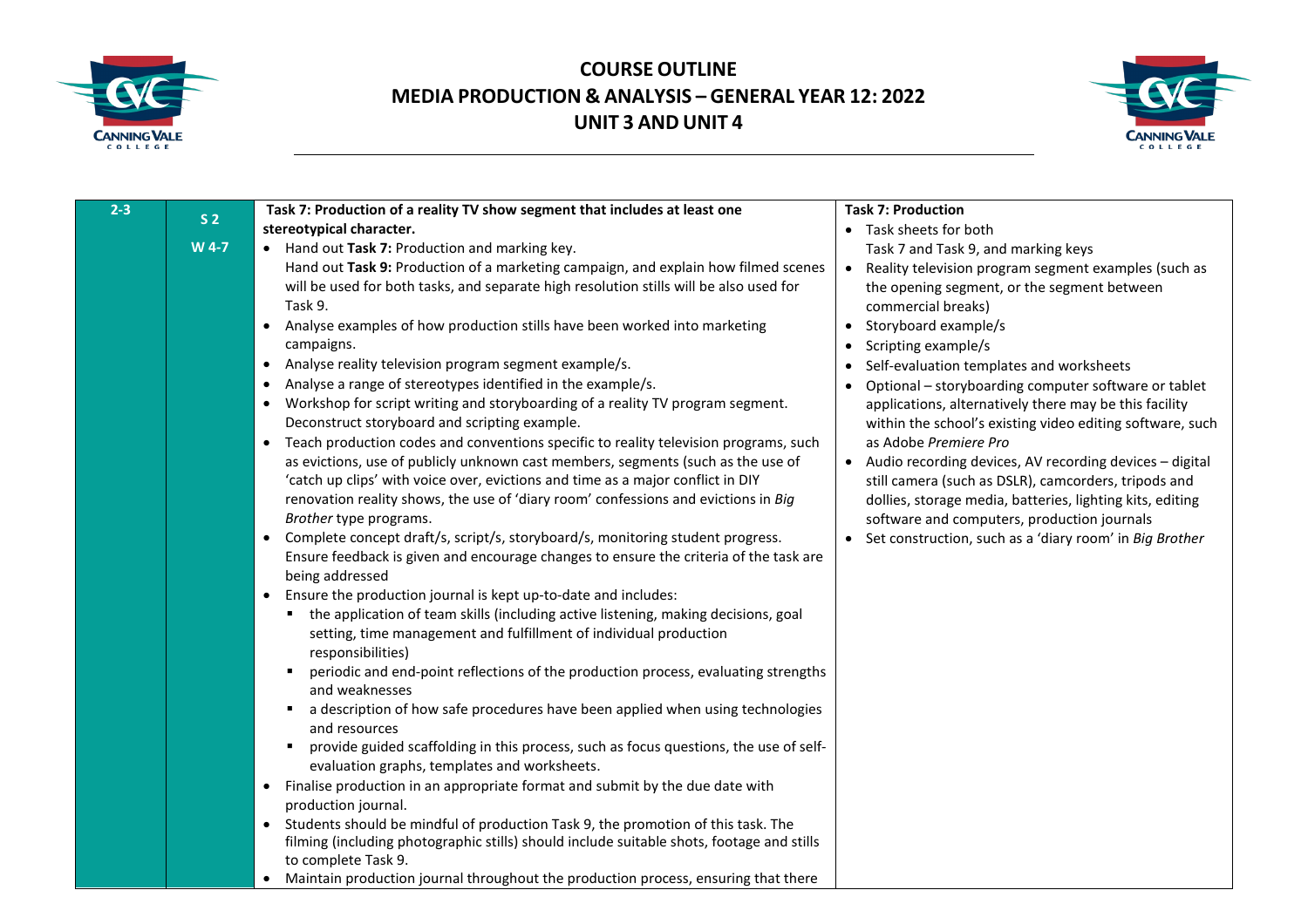



|   |                | are strong examples demonstrating the task criteria, particularly in demonstrating<br>the individual production roles, evaluating strengths and weaknesses in the<br>production process.<br>Monitor student progress and provide regular feedback.<br>$\bullet$<br>• Task 7 due Week 6                                                                                                                                                                                                                                                                                                                                                                                                                                                                                                                                                                                                                                                                                     |                                                                                                                                                                                                                                                                               |
|---|----------------|----------------------------------------------------------------------------------------------------------------------------------------------------------------------------------------------------------------------------------------------------------------------------------------------------------------------------------------------------------------------------------------------------------------------------------------------------------------------------------------------------------------------------------------------------------------------------------------------------------------------------------------------------------------------------------------------------------------------------------------------------------------------------------------------------------------------------------------------------------------------------------------------------------------------------------------------------------------------------|-------------------------------------------------------------------------------------------------------------------------------------------------------------------------------------------------------------------------------------------------------------------------------|
|   |                |                                                                                                                                                                                                                                                                                                                                                                                                                                                                                                                                                                                                                                                                                                                                                                                                                                                                                                                                                                            |                                                                                                                                                                                                                                                                               |
| 3 | S <sub>2</sub> | Task 8: Response to reality TV programs and their marketing in the context of Audience.                                                                                                                                                                                                                                                                                                                                                                                                                                                                                                                                                                                                                                                                                                                                                                                                                                                                                    | Task 8: Response                                                                                                                                                                                                                                                              |
|   | W 8-10         | This is to be in the form of an invigilated in-class essay.<br>Students may use a page summary of notes taken during the class study for the<br>invigilated response writing.<br>• Hand out Task 6: Response and marking key. The essay criteria should cover any of<br>the syllabus content from sections Media languages and/or Representation. It does<br>not need to include all teaching points.<br>Look at example essay for task. View and analyse reality TV episodes and/or<br>$\bullet$<br>segments in the context of:<br><b>Audience</b><br>audiences' preferences and expectations of reality TV programs<br>how different viewing, listening and interacting contexts influence responses to<br>television and/or reality TV<br>connecting values in reality TV to audience values<br>٠<br><b>Subcultures</b><br>values and attitudes of subcultural groups<br><b>Media trends</b><br>impact of new technologies on the production and audience reception and | • Task sheets and marking keys<br>Reality television program examples and associated<br>marketing media for those shows (such as websites, TV<br>commercials, magazine advertisements)<br>Example essay for response task (teacher-generated or<br>sample from prior student) |
|   |                | interaction of reality TV<br>and<br><b>Production</b>                                                                                                                                                                                                                                                                                                                                                                                                                                                                                                                                                                                                                                                                                                                                                                                                                                                                                                                      |                                                                                                                                                                                                                                                                               |
|   |                | <b>Major institutions and independents</b><br>marketing strategies to create a point of view.<br>٠                                                                                                                                                                                                                                                                                                                                                                                                                                                                                                                                                                                                                                                                                                                                                                                                                                                                         |                                                                                                                                                                                                                                                                               |
|   |                | Task 8 to be completed under invigilated conditions during Week 9.                                                                                                                                                                                                                                                                                                                                                                                                                                                                                                                                                                                                                                                                                                                                                                                                                                                                                                         |                                                                                                                                                                                                                                                                               |
|   |                | Students may use a page of summary notes, based on notes taken during the class study.                                                                                                                                                                                                                                                                                                                                                                                                                                                                                                                                                                                                                                                                                                                                                                                                                                                                                     |                                                                                                                                                                                                                                                                               |